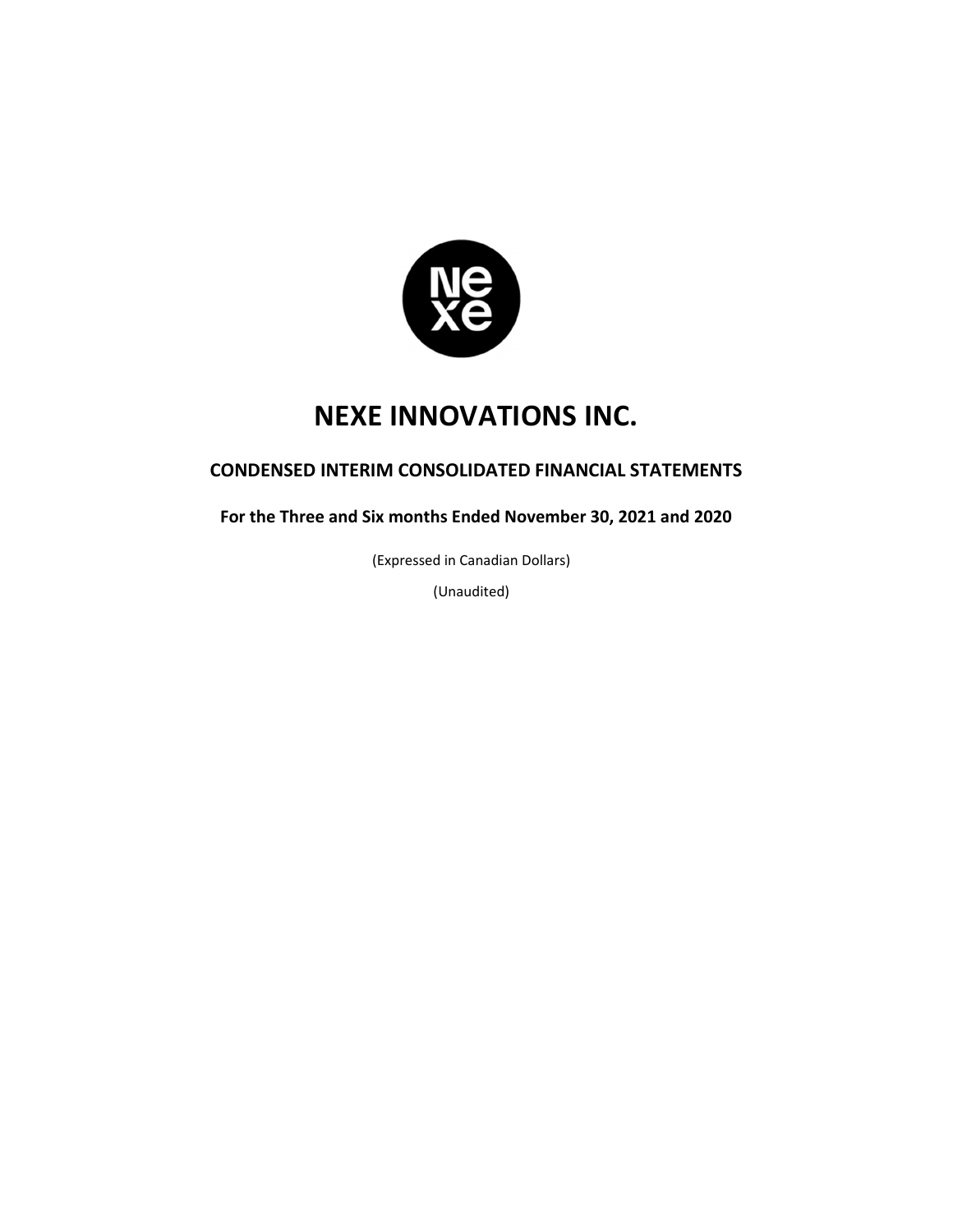#### Condensed Interim Consolidated Statements of Financial Position As at November 30, 2021 and May 31, 2021

(Expressed in Canadian Dollars; Unaudited)

|                                            | November 30, 2021 |    |                |    |              |
|--------------------------------------------|-------------------|----|----------------|----|--------------|
| <b>ASSETS</b>                              |                   |    |                |    |              |
| <b>Current Assets</b>                      |                   |    |                |    |              |
| Cash and cash equivalents                  | 3                 | \$ | 5,368,707      | \$ | 50,526,731   |
| Term deposits                              |                   |    | 40,000         |    | 40,000       |
| Investment in GICs                         | 4                 |    | 35,717,501     |    |              |
| Other receivables                          | 5                 |    | 924,817        |    | 603,385      |
| Prepaid expenses and supplies              | 6                 |    | 5,138,304      |    | 2,199,738    |
| <b>Total current assets</b>                |                   | \$ | 47,189,329     | \$ | 53,369,854   |
| <b>Non-current assets</b>                  |                   |    |                |    |              |
| Prepaid expenses                           | 6                 | \$ | 990,401        | \$ | 133,492      |
| Investment in GICs                         | 4                 |    | 250,584        |    |              |
| Plant and equipment                        | $\overline{7}$    |    | 3,583,369      |    | 3,442,123    |
| Right-of-use assets                        | 8                 |    | 582,609        |    | 651,151      |
| Intangible assets                          | 9                 |    | 78,980         |    | 78,980       |
| <b>Total non-current assets</b>            |                   | \$ | 5,485,943      | \$ | 4,305,746    |
| <b>TOTAL ASSETS</b>                        |                   | \$ | 52,675,272     | \$ | 57,675,600   |
| <b>LIABILITIES</b>                         |                   |    |                |    |              |
| <b>Current Liabilities</b>                 |                   |    |                |    |              |
| Trade and other payables                   |                   | \$ | 1,029,651      | \$ | 1,516,954    |
| Bank overdraft                             |                   |    |                |    | 804,611      |
| Deferred Government grant liability        |                   |    | 1,000,000      |    | 1,000,000    |
| Due to related parties                     | 13                |    | 19,247         |    | 18,586       |
| Current portion of lease liability         | 8                 |    | 104,281        |    | 27,929       |
| Current portion of Government loan payable | 10                |    | 234,105        |    | 500,004      |
| <b>Total current liabilities</b>           |                   | \$ | 2,387,284      | \$ | 3,868,084    |
| <b>Non-current liabilities</b>             |                   |    |                |    |              |
| Lease liability                            | 8                 | \$ | 448,620        | \$ | 514,719      |
| Government loan payable                    | 10                |    | 1,121,866      |    | 956,224      |
| <b>Total non-current liabilities</b>       |                   | \$ | 1,570,486      | \$ | 1,470,943    |
| <b>Total liabilities</b>                   |                   | \$ | 3,957,770      | \$ | 5,339,027    |
| Shareholders' equity                       |                   |    |                |    |              |
| Share capital                              | 11                | \$ | 66,875,542     | \$ | 66,677,433   |
| Share option reserve                       | 12                |    | 1,095,166      |    | 819,819      |
| Contributed surplus                        | 12                |    | 7,892,984      |    | 7,907,900    |
| Deficit                                    |                   |    | (27, 146, 190) |    | (23,068,579) |
| <b>Total equity</b>                        |                   | \$ | 48,717,502     | \$ | 52,336,573   |
| Total liabilities and shareholders' equity |                   | \$ | 52,675,272     | \$ | 57,675,600   |

Nature of operations (note 1) Subsequent events (note 17)

Approved and authorized for issue by the Board of Directors on January 31, 2022:

*"Darren Footz" "Killian Ruby"*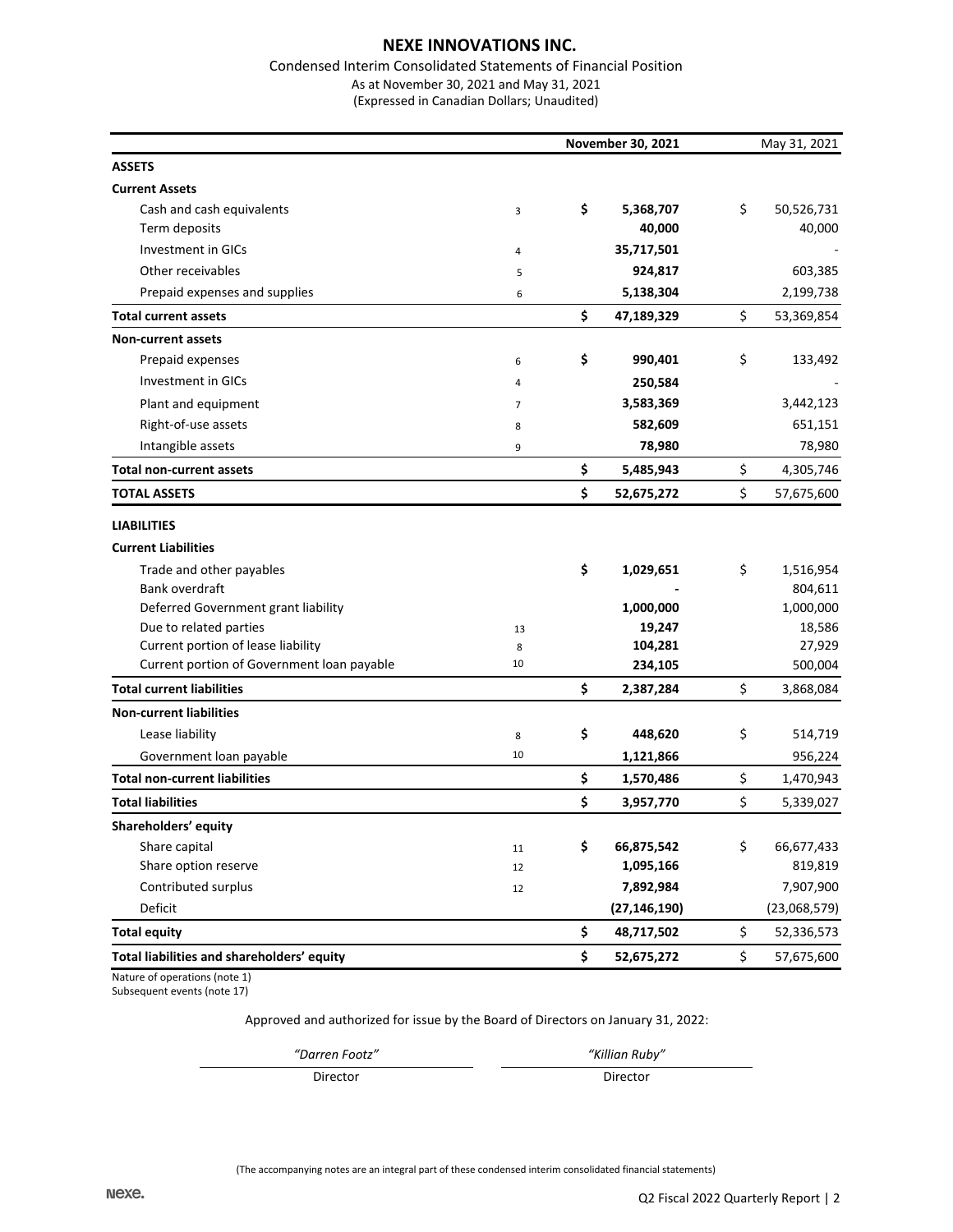#### Condensed Interim Consolidated Statements of Loss and Comprehensive Loss For the Three and Six months Ended November 30, 2021 and 2020 (Expressed in Canadian Dollars; Unaudited)

| <b>Operating expenses</b>            | Note   | Three months<br>ended<br>Nov 30,<br>2021 | Three months<br>ended<br>Nov 30,<br>2020 | Six months<br>ended<br>Nov 30,<br>2021 | Six months<br>ended<br>Nov 30,<br>2020 |
|--------------------------------------|--------|------------------------------------------|------------------------------------------|----------------------------------------|----------------------------------------|
| Administrative                       |        | \$<br>147,026                            | \$<br>41,200                             | \$<br>444,445                          | \$<br>89,278                           |
|                                      |        |                                          |                                          |                                        |                                        |
| Advertising and production marketing |        | 323,601<br>3,326                         | 153,605<br>6,793                         | 545,857<br>4,662                       | 208,815                                |
| Advisory fees                        |        |                                          |                                          |                                        | 146,508                                |
| Consulting fees                      |        | 240,039                                  | 7,544                                    | 391,898                                | 34,807                                 |
| Depreciation                         | 7,8    | 148,421                                  | 40,214                                   | 263,067                                | 92,585                                 |
| Interest and accretion               | 8, 10  | 73,595                                   | 76,256                                   | 159,998                                | 192,395                                |
| Management fees                      | 13     | 77,500                                   | 474,524                                  | 161,500                                | 526,524                                |
| Marketing and investor relations     |        | 7,209                                    | 39,666                                   | 97,949                                 | 96,175                                 |
| Professional fees                    |        | 296,758                                  | 44,897                                   | 507,898                                | 123,347                                |
| Research and development             |        | 267,857                                  | 25,849                                   | 357,228                                | 47,387                                 |
| Salaries and benefits                | 13     | 375,813                                  | 61,608                                   | 790,580                                | 112,192                                |
| Share-based compensation             | 12, 13 | 102,503                                  | 82,615                                   | 295,927                                | 165,229                                |
| Transfer agent and filing fees       |        | 14,915                                   |                                          | 32,287                                 |                                        |
| Travel and promotion                 |        | 47,986                                   | 18,110                                   | 71,971                                 | 29,042                                 |
| <b>Total operating expenses</b>      |        | \$<br>2,126,549                          | \$<br>1,072,881                          | \$<br>4,125,267                        | \$<br>1,864,284                        |
| Operating loss before other items    |        | \$<br>2,126,549                          | \$<br>1,072,881                          | \$<br>4,125,267                        | \$<br>1,864,284                        |
| <b>Other items</b>                   |        |                                          |                                          |                                        |                                        |
| Foreign exchange loss (gain)         |        | (22, 213)                                | 5,923                                    | 15,112                                 | 22                                     |
| Interest income                      |        | (43, 680)                                | 2,108                                    | (62, 768)                              | (91)                                   |
| <b>Total other items</b>             |        | \$<br>(65, 893)                          | \$<br>8,031                              | \$<br>(47, 656)                        | \$<br>(69)                             |
| Loss and comprehensive loss          |        | \$<br>2,060,656                          | \$<br>1,080,912                          | \$<br>4,077,611                        | \$<br>1,864,215                        |
| Basic and diluted loss per share     |        | \$<br>0.02                               | \$<br>0.06                               | \$<br>0.04                             | \$<br>0.10                             |
| Weighted average shares outstanding  |        | 96,768,923                               | 18,182,004                               | 96,725,963                             | 18,182,004                             |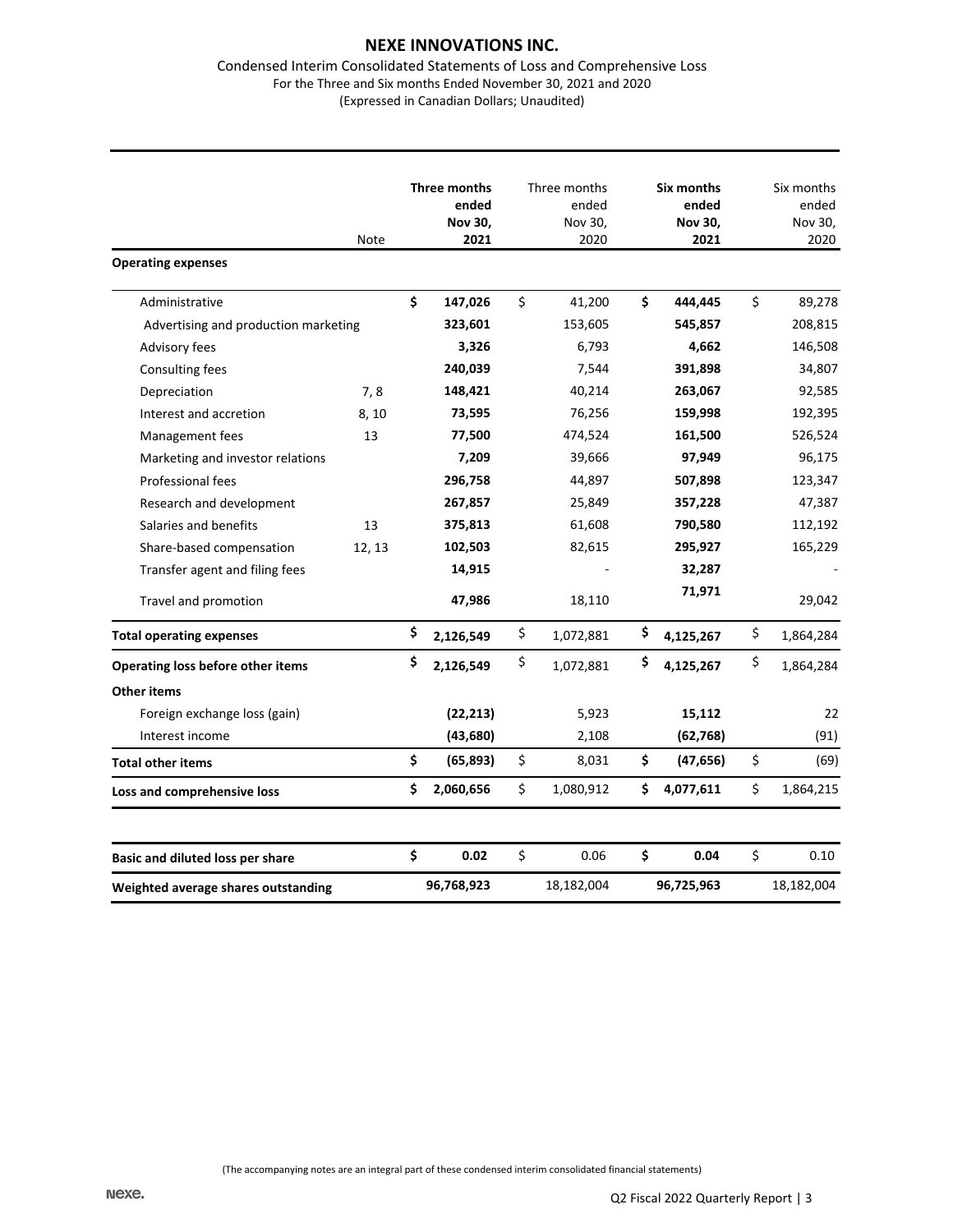Condensed Interim Consolidated Statements of Changes in Shareholders' Equity For the Six Months Ended November 30, 2021 and 2020 (Expressed in Canadian Dollars; Unaudited)

|                                                  | Number of<br>Common<br><b>Shares</b> |      | Common<br><b>Share Capital</b> | Number of<br>Preferred<br><b>Shares</b> |   | <b>Preferred Share</b><br>Capital |    | <b>Share Option</b><br><b>Reserve</b> | Contributed<br><b>Surplus</b> |     | Accumulated<br><b>Deficit</b> |      | <b>Total Equity</b> |
|--------------------------------------------------|--------------------------------------|------|--------------------------------|-----------------------------------------|---|-----------------------------------|----|---------------------------------------|-------------------------------|-----|-------------------------------|------|---------------------|
| Balance - May 31, 2020                           | 18,182,004                           | S    | 23.715                         | 22.791.251                              |   | 11,117,850 \$                     |    | 836,639 \$                            | 411.678                       | -S  | $(5,889,297)$ \$              |      | 6,500,585           |
| Shares issued for private placement, net of cost |                                      | - \$ | $\sim$                         | 856,744                                 | S | 452,274 \$                        |    | - 5                                   | 104,609                       | - S |                               | - \$ | 556,883             |
| Subscription receipts received                   |                                      |      | $\overline{\phantom{a}}$       | $\sim$                                  |   | 788,803                           |    | $\overline{\phantom{0}}$              |                               |     | $\overline{\phantom{a}}$      |      | 788,803             |
| Share-based compensation                         |                                      |      | $\overline{\phantom{a}}$       |                                         |   | $\overline{\phantom{0}}$          |    | 165,229                               |                               |     | $\overline{\phantom{a}}$      |      | 165,229             |
| Net loss for the period ended November 30, 2020  |                                      |      | $\overline{\phantom{a}}$       | $\overline{\phantom{0}}$                |   | $\overline{\phantom{0}}$          |    |                                       | $\overline{\phantom{a}}$      |     | (1,864,215)                   |      | (1,864,215)         |
| Balance – November 30, 2020                      | 18,182,004                           |      | 23,715                         | 23,647,995                              |   | 12.358.927                        | -S | 1,001,868 \$                          | 516.287                       |     | $(7,753,512)$ \$              |      | 6,147,285           |

| Balance - May 31, 2021                             | 96,628,674 | 66,677,433               | $\sim$ $\sim$            | - S                      | 819,819<br>-S.           | 7,907,900 | $(23,068,579)$ \$        | 52,336,573  |
|----------------------------------------------------|------------|--------------------------|--------------------------|--------------------------|--------------------------|-----------|--------------------------|-------------|
| Shares issued on exercise of warrants              | 149,720    | 129,734                  |                          |                          | $\overline{\phantom{a}}$ | (14,916)  |                          | 114,818     |
| Shares issued on exercise of options               | 34,300     | 42,875                   |                          |                          | (20, 580)                |           | $\sim$                   | 22,295      |
| Shares issued for services (performance milestone) | 25,000     | 25.500                   |                          | $\overline{\phantom{0}}$ | $\overline{\phantom{0}}$ | -         | $\overline{\phantom{0}}$ | 25,500      |
| Share-based compensation                           |            | -                        |                          |                          | 295,927                  |           | $\overline{\phantom{0}}$ | 295,927     |
| Net loss for the period ended November 30, 2021    |            | $\overline{\phantom{a}}$ | $\overline{\phantom{a}}$ | $\overline{\phantom{0}}$ |                          |           | (4,077,611)              | (4,077,611) |
| Balance – November 30, 2021                        | 96,837,694 | 66,875,542               | $\sim$                   | $-5$                     | 1,095,166 \$             | 7.892.984 | $(27, 146, 190)$ \$      | 48,717,502  |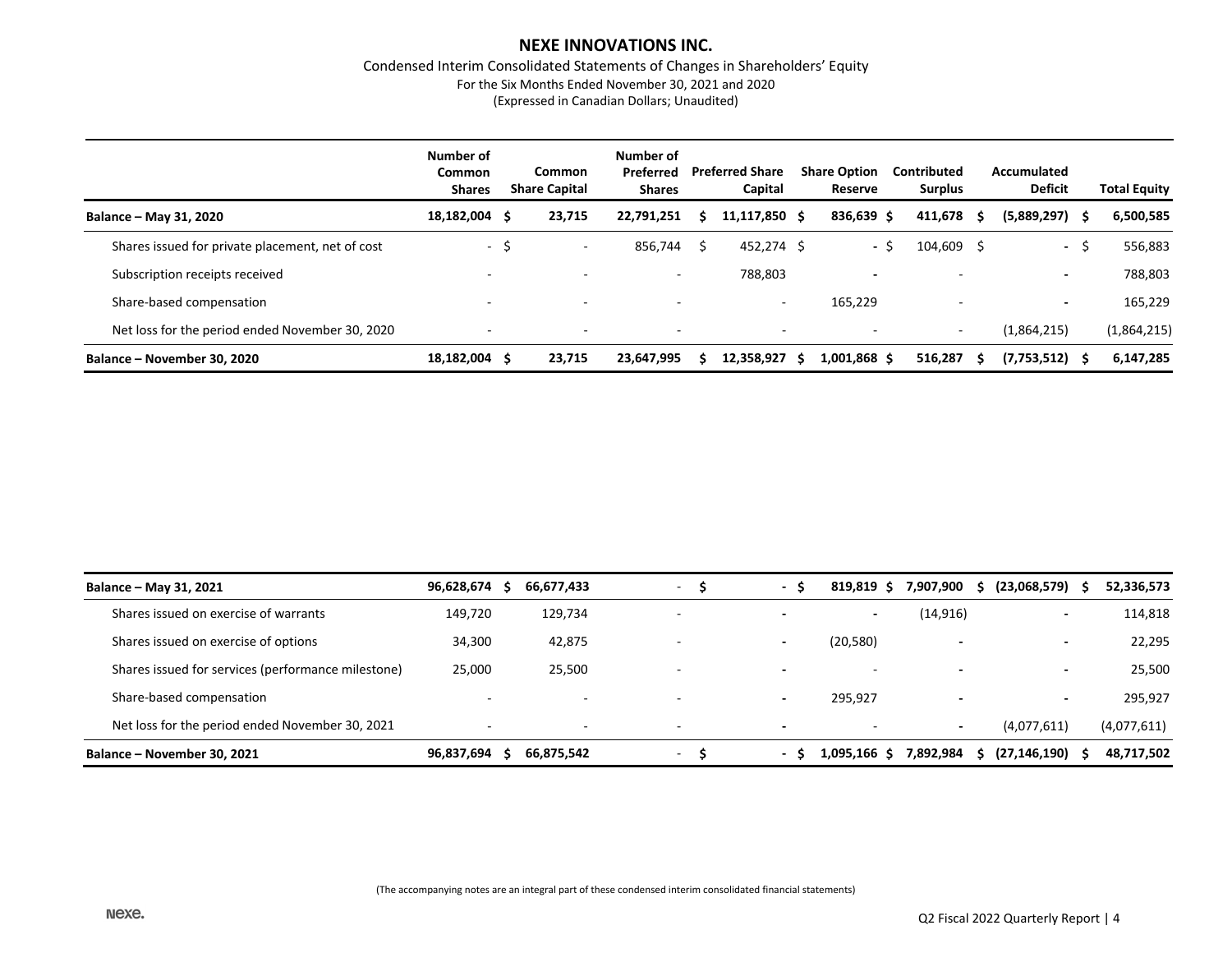# Condensed Interim Consolidated Statements of Cashflows For the Six Months Ended November 30, 2021 and 2020

(Expressed in Canadian Dollars; Unaudited)

|                                                            |    | November 30, 2021 | November 30, 2020 |               |  |
|------------------------------------------------------------|----|-------------------|-------------------|---------------|--|
| Cash flows from operating activities                       |    |                   |                   |               |  |
| Net loss for the period                                    | Ś  | (4,077,611)       | Ś                 | (1,864,215)   |  |
| Items not affecting cash:                                  |    |                   |                   |               |  |
| Depreciation                                               |    | 263,067           |                   | 92,797        |  |
| Interest                                                   |    | 159,998           |                   | 192,851       |  |
| Share-based compensation                                   |    | 295,927           |                   | 165,229       |  |
|                                                            | \$ | (3,358,619)       | \$                | (1, 413, 338) |  |
| Change in non-cash working capital balances                |    |                   |                   |               |  |
| Decrease (increase) in other receivables                   | \$ | (321, 432)        | \$                | (74, 150)     |  |
| Decrease (increase) in prepaids expenses and supplies      |    | (206, 117)        |                   | (316, 224)    |  |
| Increase (decrease) in trade and other payables            |    | (461, 803)        |                   | 240,315       |  |
| Increase (decrease) in due to related parties              |    | 661               |                   |               |  |
| Net cash used in operating activities                      | \$ | (4,347,310)       | \$                | (1, 563, 397) |  |
| Cash flows from investing activities                       |    |                   |                   |               |  |
| Purchase of plant and equipment                            | \$ | (335, 771)        | \$                | (48, 886)     |  |
| <b>Investment in GICs</b>                                  |    | (35,968,085)      |                   |               |  |
| Investment in intangible assets                            |    |                   |                   | (305, 190)    |  |
| Decrease (increase) in non-current prepaid expenses        |    | (3,589,358)       |                   |               |  |
| Net cash used in investing activities                      |    | \$ (39,893,214)   | \$                | (354, 076)    |  |
| <b>Cash flows from financial activities</b>                |    |                   |                   |               |  |
| Proceeds from exercise of warrants (Subscriptions in 2020) | \$ | 114,818           | \$                | 788,803       |  |
| Proceeds from exercise of options                          |    | 22,295            |                   |               |  |
| Proceeds from issuance of share capital                    |    |                   |                   | 556,883       |  |
| Proceeds from government grant                             |    |                   |                   | 750,000       |  |
| Repayment of bank overdraft                                |    | (804, 611)        |                   |               |  |
| Repayment of government loan                               |    | (250,002)         |                   |               |  |
| Net cash provided (used in) from financing activities      | \$ | (917, 500)        | \$                | 2,095,686     |  |
| Net change in cash during the period                       |    | (45, 158, 024)    |                   | 178,213       |  |
| Cash and cash equivalents - beginning of period            |    | 50,526,731        |                   | 3,311,463     |  |
| Cash and cash equivalents - end of period                  | \$ | 5,368,707         | \$                | 3,489,676     |  |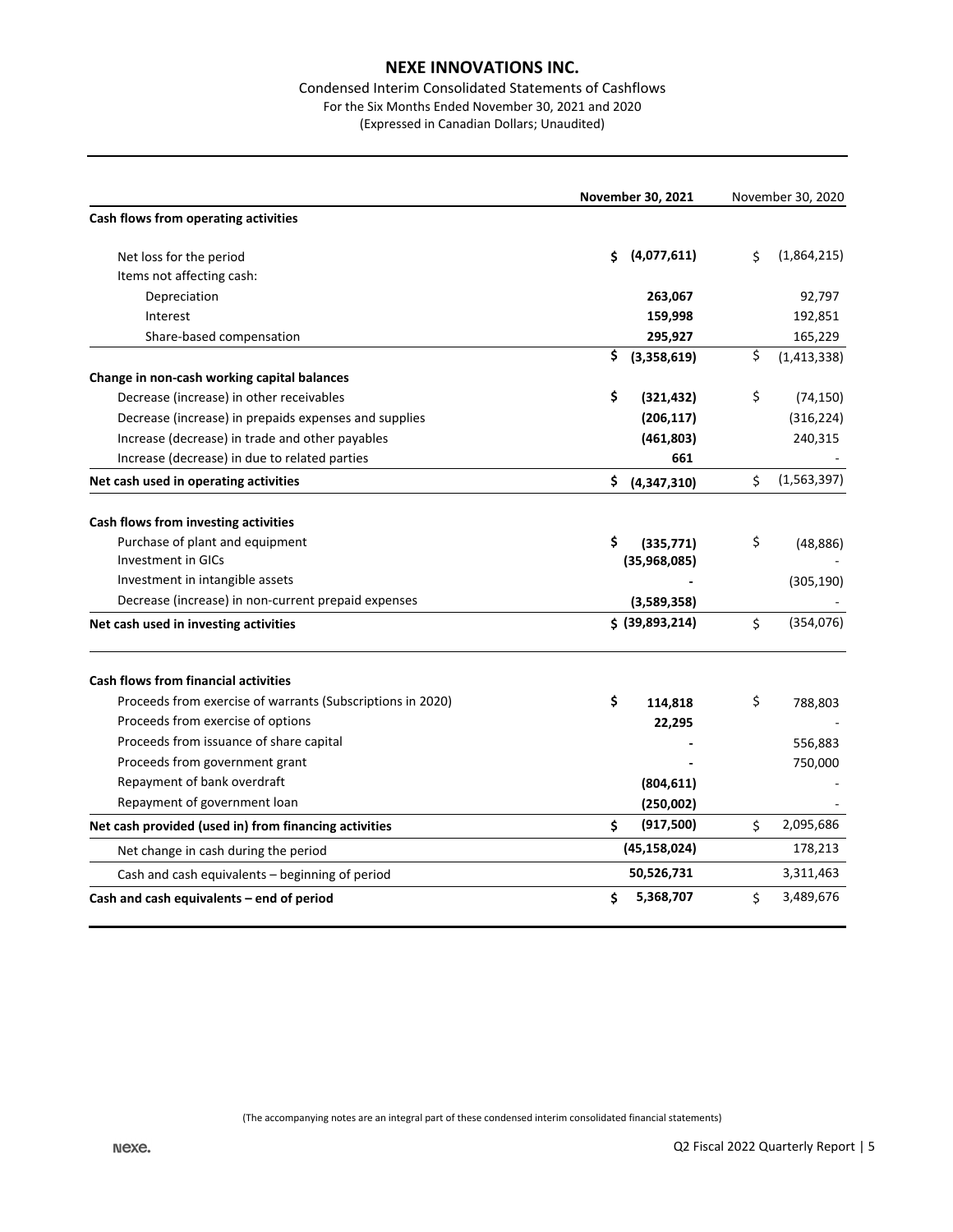Notes to the Condensed Interim Consolidated Financial Statements For the Three and Six Months Ended November 30, 2021 and 2020 (Expressed in Canadian Dollars; Unaudited)

#### **1. NATURE OF OPERATIONS**

NEXE Innovations Inc. is a leader in plant-based compostable technology and advanced materials manufacturing based in British Columbia, Canada. The Company has developed one of the only patented, fully compostable, plantbased, single-serve coffee pods for use in leading single-serve coffee machines.

#### **Operations**

These condensed interim consolidated financial statements have been prepared assuming the Company will continue on a going-concern basis. The Company has predominately experienced operating losses and negative operating cash flows; operations of the Company having been primarily funded by the issuance of share capital. The Company expects to incur further losses in the development of its business. Management has estimated that the Company has sufficient financing to complete current work plans with the closing of financings in fiscal 2021. While the Company has been successful in the past at raising funds, there can be no assurance that it will be able to do so in the future.

These condensed interim consolidated financial statements do not reflect adjustments that would be necessary if the going concern assumption were not appropriate. If the going concern basis was not appropriate for these condensed interim consolidated financial statements, then adjustments to the carrying values of assets and liabilities would be necessary.

#### **COVID-19 Pandemic**

On March 11, 2020, the World Health Organization declared COVID-19 a global pandemic. This contagious disease outbreak and any related adverse public health developments has already adversely affected workforces, economies, and financial markets globally, leading to an economic downturn. The Company has established key guidelines and procedures related to security and access controls, health screening, isolation and quarantine, and facility infrastructure, maintenance, and cleaning, to ensure that its workplace practices are in line with local government recommendations and requirements, as well as compliant with the appropriate standards of safety, health, wellness and required workplace readiness. The Company continues to monitor key suppliers to prevent service disruptions or significant impacts in the delivery of services or goods from its suppliers.

As a result of the pandemic, the Company has experienced supply chain disruptions, particularly with machinery, human resource constraints, deterioration of consumer demand and market volatility. Although global market conditions may have affected market conditions and consumer spending patterns, the Company remains well placed to grow revenues through product innovations. The Company has reviewed its exposure from other emerging business risks but has not identified any other risks that could significantly impact the estimates used in the determination of plant and equipment, lease liability, and intangible assets that may have a significant impact on the Company's financial performance.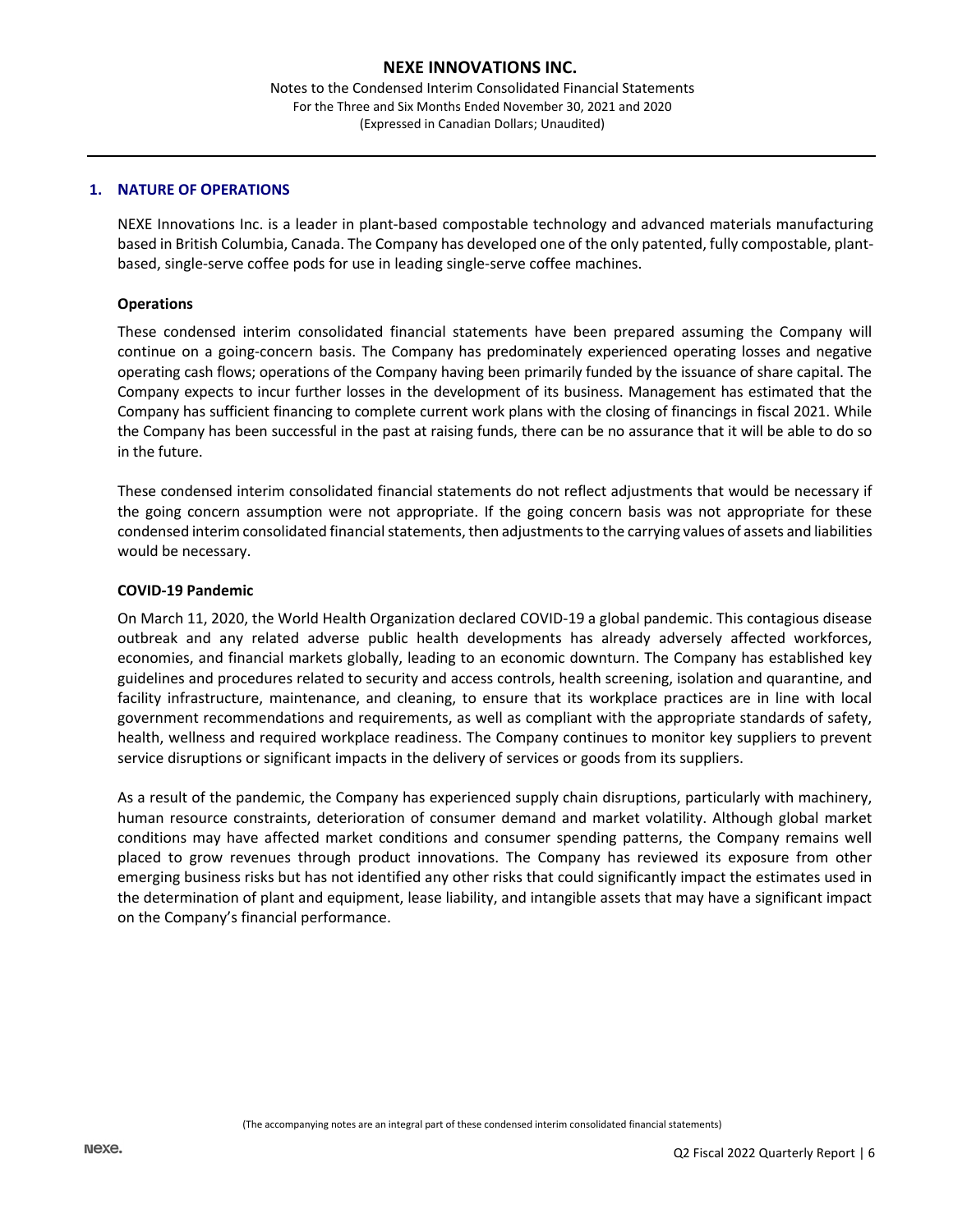Notes to the Condensed Interim Consolidated Financial Statements For the Three and Six Months Ended November 30, 2021 and 2020 (Expressed in Canadian Dollars; Unaudited)

## **2. SIGNIFICANT ACCOUNTING POLICIES**

## (a) Basis of presentation

#### Statement of compliance

The Company prepares its annual consolidated financial statements in accordance with International Financial Reporting Standards (IFRS) as issued by the International Accounting Standards Board (IASB). These condensed interim consolidated financial statements have been prepared in accordance with IAS 34, Interim Financial Reporting (IAS 34).

These condensed interim consolidated financial statements should be read in conjunction with the Company's most recent annual consolidated financial statements for the year ended May 31, 2021, as some disclosure from the annual consolidated financial statements have been condensed or omitted. The Company uses the same accounting policies and methods of computation as in the annual consolidated financial statements for the year ended May 31, 2021. There are no IFRS or International Financial Reporting Interpretations Committee Interpretations that are not yet effective that would be expected to have a material impact on the Company's condensed interim consolidated financial statements.

#### (b) Basis of consolidation

These condensed interim consolidated financial statements include the accounts of the Company and its wholly owned subsidiaries, NEXE Technology Corp. (formerly Gcup Technology Corp.), G-Pak Holdings Ltd. And Xoma Operations Inc. Subsidiaries are entities controlled by the Company. The Company controls an entity when it is exposed to, or has rights to, variable returns from its involvement with the entity and has the ability to affect those returns through its power over the entity. The financial statements of the subsidiary are included in the condensed interim consolidated financial statements from the date that control commences until the date that control ceases. All significant inter-company balances and transactions between the Company and its subsidiaries have been eliminated in preparing the condensed interim consolidated financial statements.

## (c) Basis of measurement

These condensed interim consolidated financial statements have been prepared on a historical cost basis except for certain financial instruments which are measured at their fair value. In addition, these condensed interim consolidated financial statements have been prepared using the accrual basis of accounting except for cash flow information.

## (d) Functional and presentation currency

These condensed interim consolidated financial statements are presented in Canadian dollars, which is the Company's functional and reporting currency.

## (e) Accounting standards issued but not yet effective

Accounting standards or amendments to existing accounting standards that have been issued but have future effective dates are either not applicable or are not expected to have a significant impact on the Company's condensed consolidated financial statements.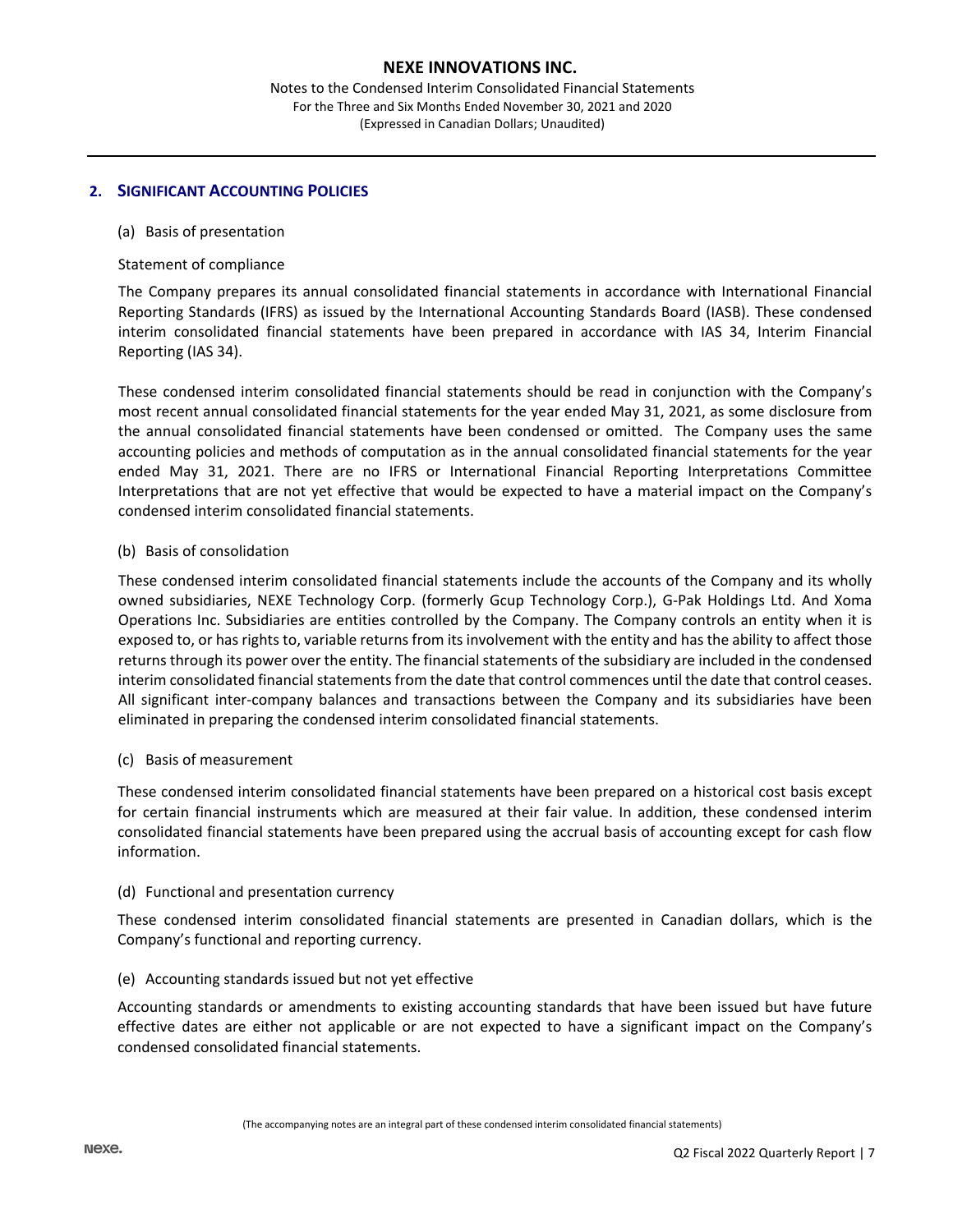Notes to the Condensed Interim Consolidated Financial Statements For the Three and Six Months Ended November 30, 2021 and 2020 (Expressed in Canadian Dollars; Unaudited)

## **3. CASH AND CASH EQUIVALENTS**

Included in cash and cash equivalents of \$5,368,707 (May 31, 2021 - \$50,526,731) are deposits with Canadian financial institutions.

# **4. INVESTMENTS IN GICs**

The Company holds short-term and long-term GICs with various Canadian financial institutions. Short-term Investments equaled \$35,717,501 of which \$33,012,778 matures in August 2022 and \$2,704,723 matures in October 2022. Long-term Investments in GICs equaled \$250,584 maturing January 2023.

# **5. OTHER RECEIVABLES**

A breakdown of other receivables as at November 30, 2021, and as at May 31, 2021, follows:

| <b>Other receivables</b>       | November 30,2021 | May 31,2021 |         |  |  |
|--------------------------------|------------------|-------------|---------|--|--|
| GST receivable                 | 890.894          |             | 603.385 |  |  |
| Accrued interest               | 33.923           |             |         |  |  |
| <b>Total other receivables</b> | 924.817          |             | 603.385 |  |  |

## **6. PREPAID EXPENSES AND SUPPLIES**

A breakdown of prepaid expenses and supplies as at November 30, 2021, and the as at May 31, 2021, follows:

| Prepaid expenses and supplies<br>November 30,2021 |  | May 31,2021              |  |           |
|---------------------------------------------------|--|--------------------------|--|-----------|
| Prepaid expenses                                  |  | 4,610,645                |  | 1,563,376 |
| Deposits                                          |  | $\overline{\phantom{0}}$ |  | 314,819   |
| Supplies                                          |  | 527.659                  |  | 321,543   |
| Total prepaid expenses and supplies               |  | 5,138,304                |  | 2,199,738 |

Prepaid expenses primarily included deposits for the procurement of manufacturing equipment. Supplies were comprised of raw materials for the manufacturing process for single-serve coffee pods.

Long-term prepaid expenses of \$887,053 (May 2021 - \$0) are related to procurement of manufacturing equipment. Long-term prepaid expenses of \$103,348 (May 2021 - \$133,492) relates to prepayments on long term contracts.

## **7**. **PLANT AND EQUIPMENT**

A breakdown of plant and equipment as at November 30, 2021, and as at May 31, 2021, follows: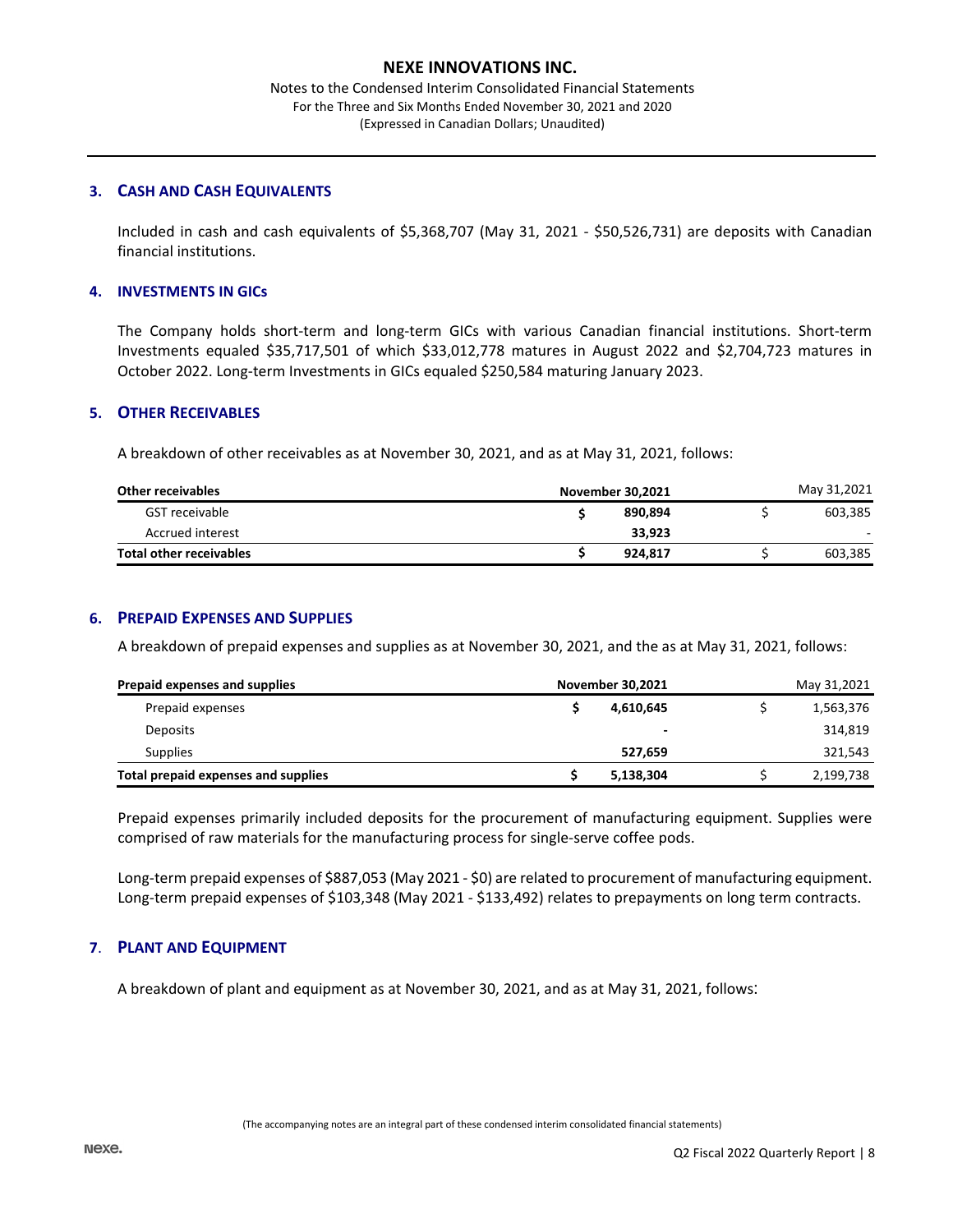#### Notes to the Condensed Interim Consolidated Financial Statements For the Three and Six Months Ended November 30, 2021 and 2020 (Expressed in Canadian Dollars; Unaudited)

#### **7. Plant and Equipment** (continued)

|                                            |    | Computer          |     | <b>Furniture &amp;</b> |     |                      |    |                      | <b>Building Manufacturing</b> |     |               |     | Government<br>Loan     |    |                      |
|--------------------------------------------|----|-------------------|-----|------------------------|-----|----------------------|----|----------------------|-------------------------------|-----|---------------|-----|------------------------|----|----------------------|
|                                            |    | Equipment         |     | Equipment              |     | <b>Machinery</b>     |    | Improv.              | Facility                      |     | Land          |     | Benefit <sup>(1)</sup> |    | Total                |
| Net book value May<br>31, 2021             | Ś  | $6,201$ \$        |     | 469.001                | S   | $2,021,024$ \$       |    | 135,658              | \$1,489,367                   | \$. | 341,270       | \$. | (1,020,398)            | S  | 3,442,123            |
| Consisting of:<br>Cost                     | Ś. | 14,549            | -Ś  | 907,732                | Ŝ   | 2,772,769            | Ŝ. | 170,475              | \$2,025,185                   | \$  | 341,270       | \$  | (1,409,113)            | S  | 4,822,867            |
| Accumulated<br>depreciation                |    | (7,588)           |     | (381, 212)             |     | (503, 886)           |    | (18, 180)            | (353, 161)                    |     |               |     | 388,715                |    | (875, 312)           |
| Impairment                                 |    | (760)             |     | (57, 519)              |     | (247, 859)           |    | (16, 637)            | (182, 657)                    |     |               |     |                        |    | (505, 432)           |
| Net book value May<br>31, 2021             | Ś  | $6,201$ \$        |     | 469,001                | Ś   | 2,021,024 \$         |    | 135,658              | \$<br>1,489,367               | \$  | 341,270       | \$  | (1,020,398)            | S  | 3,442,123            |
| Additions<br>Depreciation                  |    | 17,020<br>(4,254) |     | 6,129<br>(52,959)      |     | 197,173<br>(143,568) |    | 115,449<br>(16, 489) | (50, 630)                     |     |               |     | 73,375                 |    | 335,771<br>(194,525) |
| Net book value<br><b>November 30, 2021</b> | \$ | 18,967 \$         |     | 422,171                | \$. | 2,074,629 \$         |    | 234,618              | \$1,438,737                   |     | $$341,270$ \$ |     | (947, 023)             | S  | 3,583,369            |
| Consisting of:                             |    |                   |     |                        |     |                      |    |                      |                               |     |               |     |                        |    |                      |
| Cost                                       | Ś. | 31,569 \$         |     | 913,861                | Ŝ.  | 2,969,942 \$         |    | 285,924              | \$<br>$2,025,185$ \$          |     | 341,270       | \$  | (1,409,113)            | Ŝ. | 5,158,638            |
| Accumulated<br>depreciation                |    | (11, 842)         |     | (434, 171)             |     | (647, 454)           |    | (34, 669)            | (403, 791)                    |     |               |     | 462,090                |    | (1,069,837)          |
| Impairment                                 |    | (760)             |     | (57, 519)              |     | (247, 859)           |    | (16, 637)            | (182, 657)                    |     |               |     |                        |    | (505, 432)           |
| Net book value<br><b>November 30, 2021</b> | \$ | 18,967            | -\$ | 422.171                | S   | 2.074.629 \$         |    | 234,618              | \$1,438,737                   | S   | 341,270 \$    |     | (947.023)              | S  | 3,583,369            |

(1) The benefit of the loans from government at a below-market interest rate is measured and recognized as the difference between the initial carrying value of the loans determined using the effective interest method and the proceeds received. The benefit amount is amortized over the repayment period of the loans.

# **8. RIGHT-OF-USE ASSETS**

The Company leases a warehouse building. A breakdown of the right-of-use assets as at November 30, 2021, and as at May 31, 2021, follows:

|                                |    | <b>November 30, 2021</b> |    |           |  |  |
|--------------------------------|----|--------------------------|----|-----------|--|--|
| Cost                           |    |                          |    |           |  |  |
| Opening balance                | \$ | 696,846                  | \$ |           |  |  |
| Additions                      |    | $\blacksquare$           |    | 696,846   |  |  |
| Balance – end of period        | Ś  | 696,846                  | \$ | 696,846   |  |  |
| <b>Cumulative depreciation</b> |    |                          |    |           |  |  |
| Opening balance                | \$ | (45, 695)                | \$ |           |  |  |
| Depreciation                   |    | (68, 542)                |    | (45, 695) |  |  |
| Balance – end of period        |    | (114, 237)               | ς. | (45, 695) |  |  |
| Net book value – end of period | s  | 582,609                  | Ŝ. | 651,151   |  |  |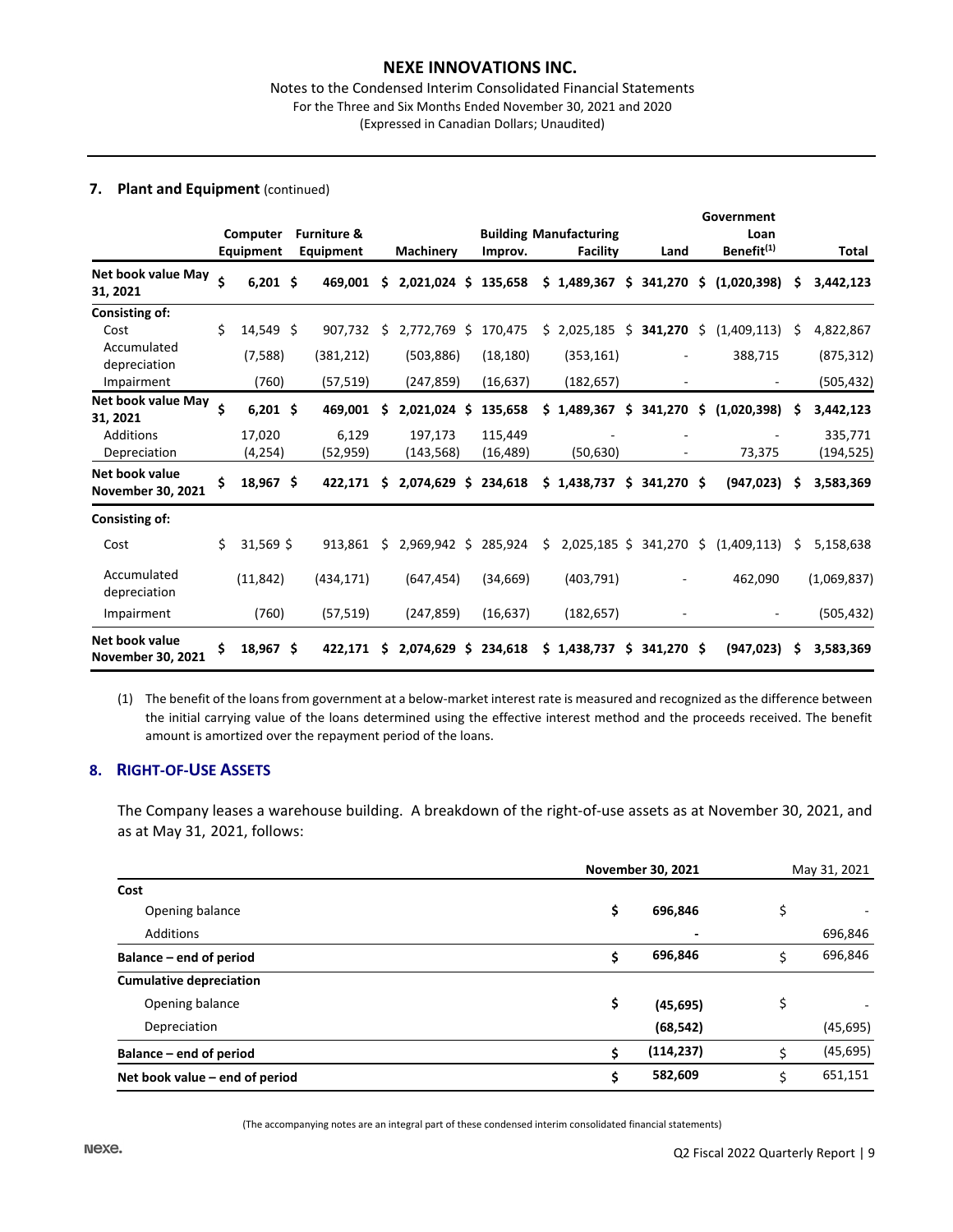Notes to the Condensed Interim Consolidated Financial Statements For the Three and Six Months Ended November 30, 2021 and 2020 (Expressed in Canadian Dollars; Unaudited)

## **8. Right of use** (continued)

#### **Lease liabilities**

A continuity schedule as at November 30, 2021, and as at May 31, 2021, follows:

| Lease liability - May 31, 2021      | 542,648 |
|-------------------------------------|---------|
| Interest expense                    | 10,253  |
| Lease liability - November 30, 2021 | 552,901 |

As of November 30, 2021, the current lease liability of the warehouse building is \$104,281 (May 31, 2021 - \$27,929) and the non-current lease liability is \$448,620 (May 31, 2021 - \$514,719).

#### **9. INTANGIBLE ASSETS**

A continuity schedule for patents as at November 30, 2021, and as at May 31, 2021, follows:

| Patents - May 31, and November 30, 2021 | 78,980 |
|-----------------------------------------|--------|
|                                         |        |

#### **10. GOVERNMENT LOAN**

The Company received \$2,500,000 of loans from Western Economic Diversification Canada and is required to make monthly repayments of \$41,667, that were to commence August 1, 2020; however, an extension for repayment was granted to January 1, 2021, and maturity was extended to December 1, 2025. The loan was considered as an interest free loan and the difference between the fair value of the loan and the principal was credited against plant and equipment.

A continuity schedule as at November 30, 2021, and as at May 31, 2021, follows:

| Government loan - May 31, 2021      | 1,456,228 |  |
|-------------------------------------|-----------|--|
| Accretion                           | 149,745   |  |
| Repayment                           | (250,002) |  |
| Government loan - November 30, 2021 | 1,355,971 |  |

As at November 30, 2021, the current portion of the loan repayable was \$234,105 (May 31, 2021 - \$500,004) and the non-current amount was \$1,121,866 (May 31, 2021 - 956,224), both are recorded in the condensed interim consolidated statements of financial position.

## **11. SHARE CAPITAL**

#### **Authorized:**

Common Shares: unlimited without par value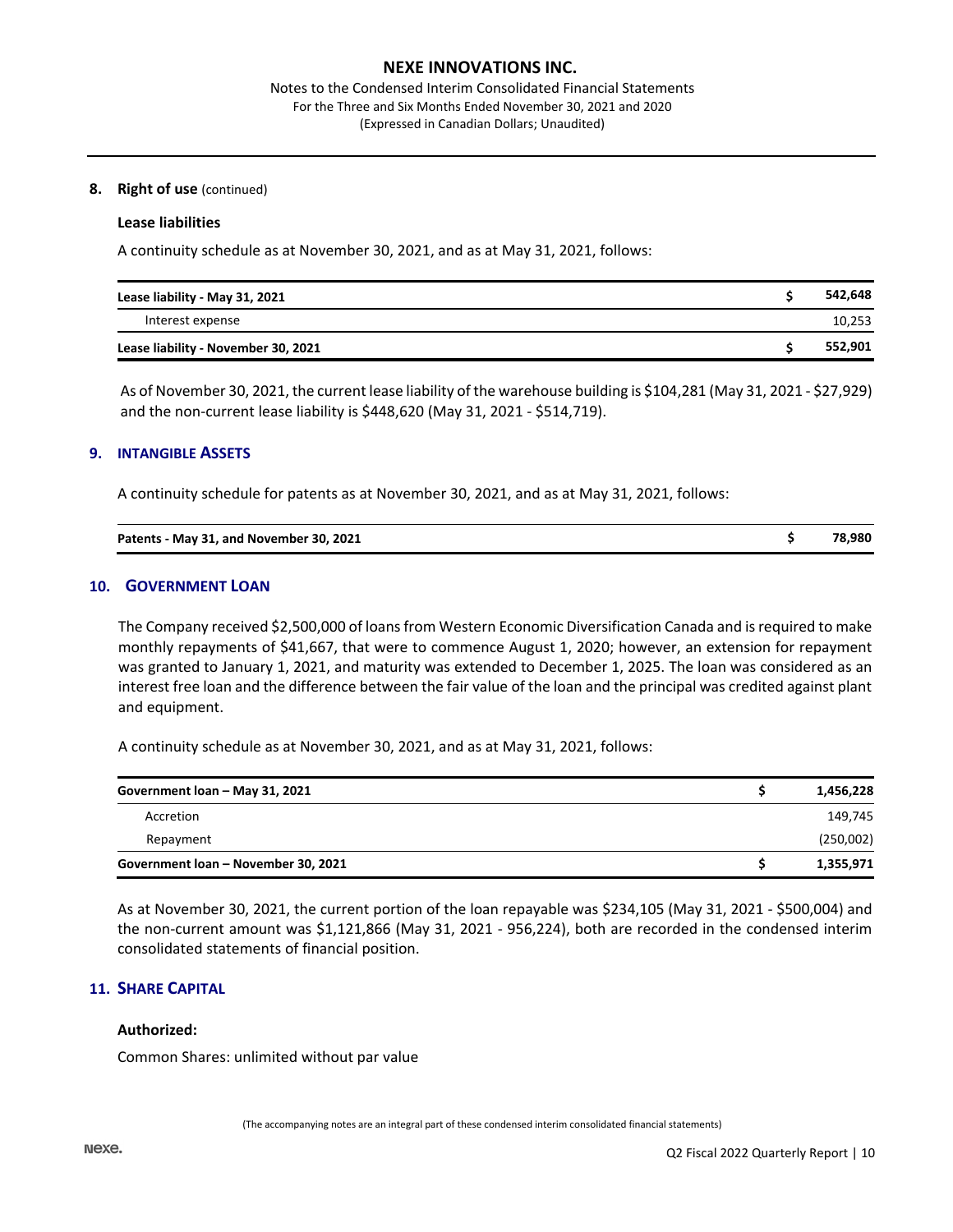#### 11. Share Capital (continued)

#### **Issued and outstanding:**

As at November 30, 2021, the Company had 96,837,694 issued and outstanding (May 31, 2021 - 96,628,674) common shares.

During the six months ended November 30, 2021, the Company issued 149,720 common shares from the exercise of warrants for proceeds of \$114,818 and 34,300 common shares from the exercise of options for proceeds of \$22,295. In addition, the Company issued 25,000 common shares at a deemed market price of \$1.02 to a former employee of the Company, who met a performance related milestone in accordance with an employment agreement as a Shares for Services transaction, as defined in the policies of the TSX Venture Exchange. The shares are subject to a four-month hold period from the date of issue and the share issuance was part of a final settlement.

# 12. **WARRANTS AND STOCK OPTIONS**

#### **Warrants**

Continuity schedule of the Company's share purchase warrants issued and outstanding for the six months ended November 30, 2021, and the year ended May 31, 2021, was as follows:

|                                   |                           | November 30, 2021       |                          |                       |                         | May 31, 2021   |
|-----------------------------------|---------------------------|-------------------------|--------------------------|-----------------------|-------------------------|----------------|
|                                   | <b>Number of warrants</b> | <b>Weighted average</b> | exercise price           | Number of<br>warrants | <b>Weighted average</b> | exercise price |
| Outstanding – beginning of period | 18,565,976                |                         | 1.71                     | 7,311,425             |                         | 1.10           |
| Issued                            | $\overline{\phantom{a}}$  |                         | $\overline{\phantom{a}}$ | 23,301,971            |                         | 1.47           |
| Exercised                         | (149, 720)                |                         | (0.65)                   | (12,027,420)          |                         | (0.88)         |
| Expired                           | (1,349,499)               |                         | (1.10)                   | (20,000)              |                         | (1.10)         |
| Outstanding – end of period       | 17,066,757                |                         | 1.80                     | 18,565,976            |                         | 1.71           |

As of November 30, 2021, the following warrants were outstanding, and the weighted average remaining life of warrants outstanding was 1.01 years (May 31, 2021 – 0.8 years).

|                               |                                            | <b>November 30, 2021</b>                 | May 31, 2021                      |
|-------------------------------|--------------------------------------------|------------------------------------------|-----------------------------------|
| <b>Exercise price</b><br>(\$) | <b>Expiry date</b>                         | <b>Number of warrants</b><br>outstanding | Number of warrants<br>outstanding |
| 0.65                          | From December 9 to 18, 2021                |                                          | 7,036                             |
| 0.80                          | December 15, 2021                          | 251,254                                  | 293,938                           |
| 1.00                          | From December 8 to 15, 2021                | 2,915,064                                | 2,965,064                         |
| 0.25                          | June 2, 2022                               | 25,851                                   | 25,851                            |
| 1.10                          | From October 21, 2021 to December 18, 2022 | 3,537,088                                | 4,936,587                         |
| 2.00                          | April 9, 2023                              | 952,500                                  | 952,500                           |
| 2.50                          | April 9, 2023                              | 8,625,000                                | 8,625,000                         |
| 0.35                          | June 1, 2025                               | 760,000                                  | 760,000                           |
|                               |                                            | 17,066,757                               | 18,565,976                        |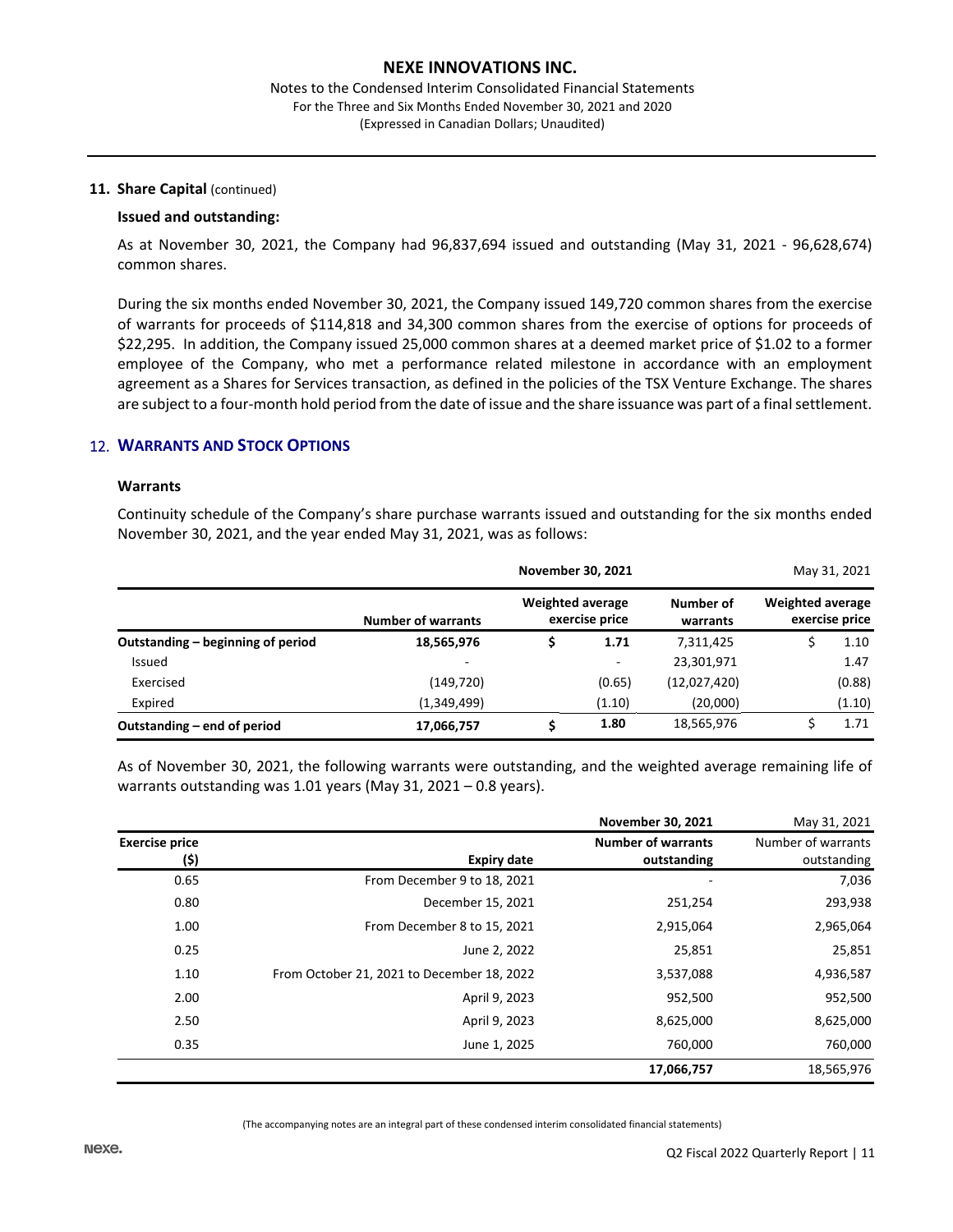# **12. Warrants and Stock Options** (continued)

#### **Options**

Continuity schedule of the Company's stock options granted and outstanding for the six months ended November 30, 2021, and the year ended May 31, 2021, was as follows:

|                                   |                      | <b>November 30, 2021</b>                  |                      | May 31, 2021                       |
|-----------------------------------|----------------------|-------------------------------------------|----------------------|------------------------------------|
|                                   | Number of<br>options | <b>Weighted average</b><br>exercise price | Number of<br>options | Weighted average<br>exercise price |
| Outstanding – beginning of period | 4,259,619            | 0.61<br>S                                 | 4,294,020            | \$<br>0.51                         |
| Granted                           | 250,000              | 2.00                                      | 1,510,000            | 0.67                               |
| Exercised                         | (34, 300)            | (0.65)                                    | (1, 294, 401)        | (0.31)                             |
| Forfeited/cancelled               | ۰                    |                                           | (250,000)            | (0.65)                             |
| Outstanding – end of period       | 4,475,319            | Ŝ.<br>0.68                                | 4,259,619            | \$<br>0.61                         |

As at November 30, 2021, the following stock options were outstanding and exercisable with a weighted average remaining life of 3.28 years (May 31, 2021 – 3.52 years).

|                        |                                        |                                     | November 30, 2021                              |                        | May 31, 2021                                             |
|------------------------|----------------------------------------|-------------------------------------|------------------------------------------------|------------------------|----------------------------------------------------------|
| Exercise<br>price (\$) | <b>Expiry date</b>                     | Number of<br>options<br>outstanding | Number of<br>options vested<br>and exercisable | options<br>outstanding | Number of Number of options<br>vested and<br>exercisable |
| 0.28                   | October 2, 2025                        | 355,859                             | 355,859                                        | 355,859                | 355,859                                                  |
| 0.53                   | From March 11, 2022, to June 1, 2024   | 1,183,760                           | 840,010                                        | 1,183,760              | 793,135                                                  |
| 0.65                   | From October 10, 2024, to July 1, 2025 | 2,085,700                           | 890,591                                        | 2,120,000              | 479,892                                                  |
| 0.80                   | December 15, 2025                      | 600,000                             |                                                | 600.000                |                                                          |
| 2.00                   | May 6, 2023                            | 250,000                             | 250,000                                        |                        |                                                          |
|                        |                                        | 4,475,319                           | 2,336,460                                      | 4,259,619              | 1,628,886                                                |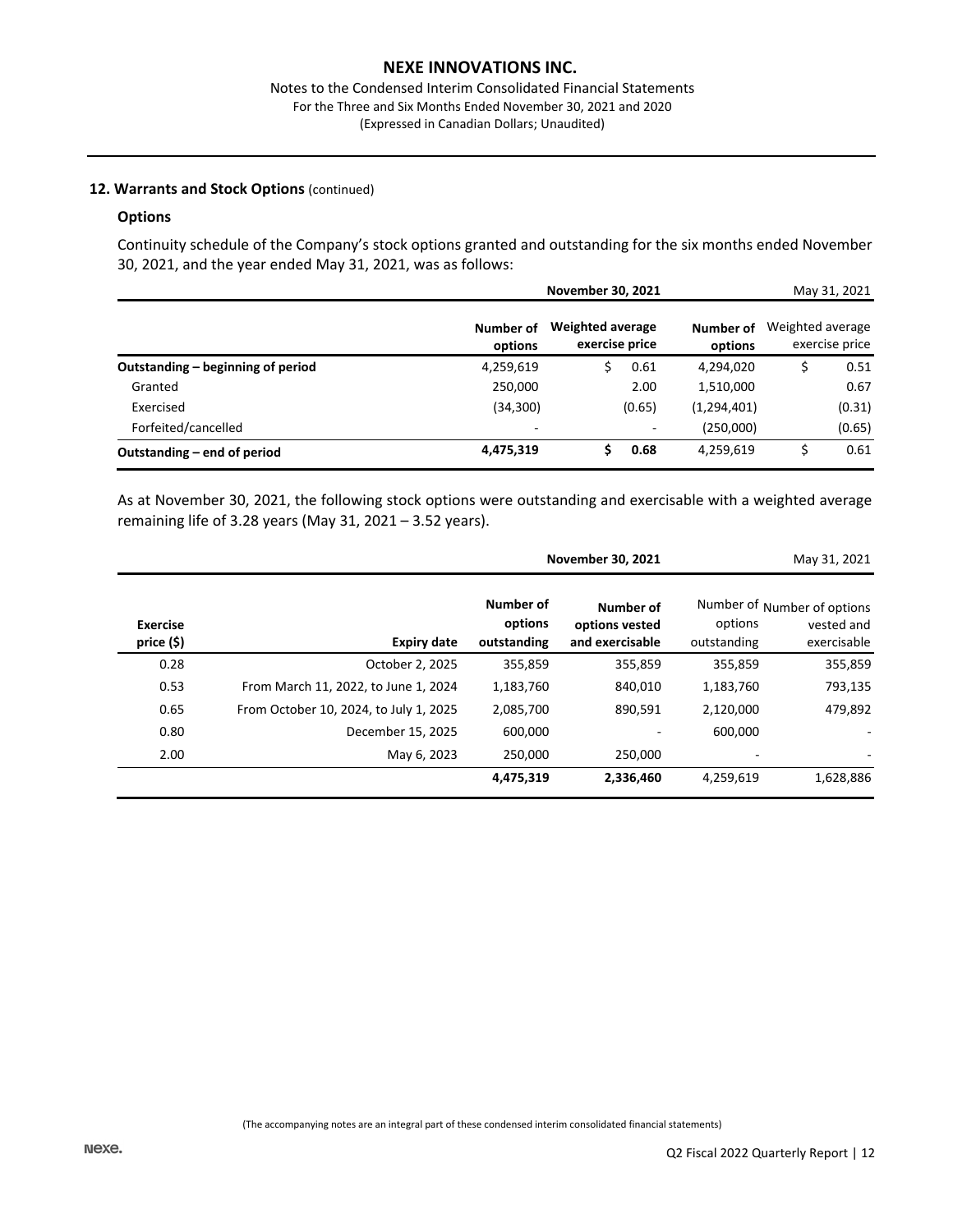#### Notes to the Condensed Interim Consolidated Financial Statements For the Three and Six Months Ended November 30, 2021 and 2020 (Expressed in Canadian Dollars; Unaudited)

#### **12. Warrants and Stock Options** (continue)

The following assumptions were used for the Black-Scholes valuation of stock options granted during the six months ended November 30, 2021, and the year ended May 31, 2021:

| <b>Warrants and Stock Options</b> | <b>November 30, 2021</b> | May 31, 2021     |
|-----------------------------------|--------------------------|------------------|
| Risk-free interest rate           | 0.37% to 0.45%           | 0.37% to 0.45%   |
| Expected life of options          | 5 years                  | 5 years          |
| Share price                       | $$0.65 - $1.06$          | $$0.65 - $0.80$  |
| Annualized volatility             | 100% - 105%              | 100% - 105%      |
| Dividend rate                     | 0.00%                    | 0.00%            |
| Valuation based on assumptions:   |                          |                  |
| Fair value per option granted     | \$0.32 to \$0.41         | \$0.32 to \$0.40 |

# **13. RELATED PARTY TRANSACTIONS**

The Company had the following related party transactions not otherwise disclosed in these condensed interim consolidated financial statements:

As at November 30, 2021, the Company had \$19,247 (May 31, 2021 - \$18,586) due to key management personnel regarding employment and consulting agreement commitments which were included in due to related parties.

#### *Key management compensation*

Key management personnel included those persons having authority and responsibility for planning, directing, and controlling the activities of the Company as a whole. The Company has determined that key management personnel consisted of members of the Company's Board of Directors and corporate officers.

For the three months ended November 30, 2021, key management compensation included salaries and benefits, and management fees, paid to key management personnel of \$250,158 (2020 - \$698,856) and share-based compensation of \$86,618 (2020 - \$34,434).

For the six months ended November 30, 2021, key management compensation included salaries and benefits, and management fees, paid to key management personnel of \$486,064 (2020 - \$822,037) and share-based compensation of \$173,237 (2020 - \$34,434).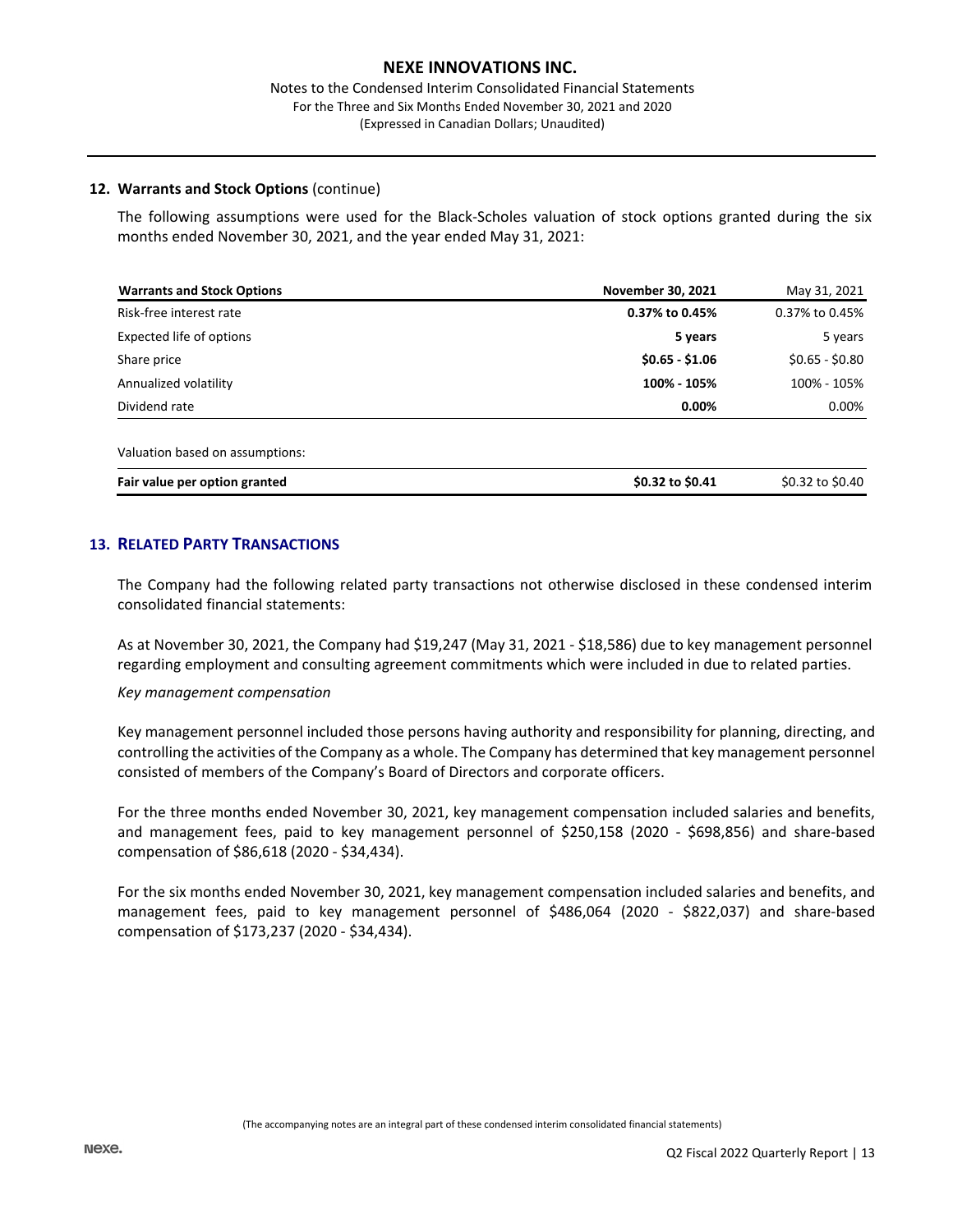Notes to the Condensed Interim Consolidated Financial Statements For the Three and Six Months Ended November 30, 2021 and 2020 (Expressed in Canadian Dollars; Unaudited)

#### **14. FINANCIAL INSTRUMENTS and RISK MANAGEMENT**

## **Fair value of financial instruments**

#### *Fair value*

The Company classifies its financial instruments measured at fair value at one of three levels according to the relative reliability of the inputs used to estimate the fair value in the fair value hierarchy.

Level 1 – Unadjusted quoted prices in active markets for identical assets or liabilities.

Level 2 – Inputs other than quoted prices that are observable for the asset or liability either directly or indirectly.

Level 3 – Inputs that are not based on observable market data. The Company has no financial instruments classified in Level 3.

In evaluating fair value information, considerable judgment is required to interpret the market data used to develop the estimates. The use of different market assumptions and different valuation techniques may have a material effect on the estimated fair value amounts. Accordingly, the estimates of fair value presented herein may not be indicative of the amounts that could be realized in a current market exchange.

The following tables present the carrying amounts and fair values of the Company's financial assets and liabilities, including their levels within the fair value hierarchy. Fair value information for financial assets and financial liabilities not measured at fair value is not presented if the carrying amount is a reasonable approximation of fair value.

|                                     | <b>Fair value</b><br>through |      |                          | <b>Fair value</b> |               |      |                          |    |                                 |            |
|-------------------------------------|------------------------------|------|--------------------------|-------------------|---------------|------|--------------------------|----|---------------------------------|------------|
| May 31, 2021                        | profit and<br>loss           |      | <b>Amortized</b><br>cost | Level 1           |               |      | Level 2                  |    | Level 3                         | Total      |
| <b>Financial assets</b>             |                              |      |                          |                   |               |      |                          |    |                                 |            |
| Cash and cash equivalents           | \$                           | - \$ | 50,526,731               | S                 | 50,526,731 \$ |      | -\$                      |    | - \$                            | 50,526,731 |
| Term deposits                       |                              |      | 40,000                   |                   | 40,000        |      | $\overline{\phantom{a}}$ |    |                                 | 40,000     |
|                                     | \$                           | - \$ | 50,566,731               | \$                | 50,566,731 \$ |      | $\sim$                   | \$ | \$.<br>$\overline{\phantom{0}}$ | 50,566,731 |
| <b>Financial Liabilities</b>        |                              |      |                          |                   |               |      |                          |    |                                 |            |
| Trade and other payables            | \$                           | - \$ | 1,516,954                | -Ś                |               | Ś.   | 1,516,954 \$             |    | - \$                            | 1,516,954  |
| Deferred Government grant liability |                              |      | 1,000,000                |                   |               |      | 1,000,000                |    | $\overline{\phantom{a}}$        | 1,000,000  |
| Due to related parties              |                              |      | 18,586                   |                   |               |      | 18,586                   |    |                                 | 18,586     |
| Government loan payable             |                              |      | 1,456,228                |                   | -             |      | 1,456,228                |    | $\overline{\phantom{m}}$        | 1,456,228  |
|                                     | \$                           | - \$ | 3,991,768                | \$.               |               | - \$ | 3,991,768 \$             |    | - \$                            | 3,991,768  |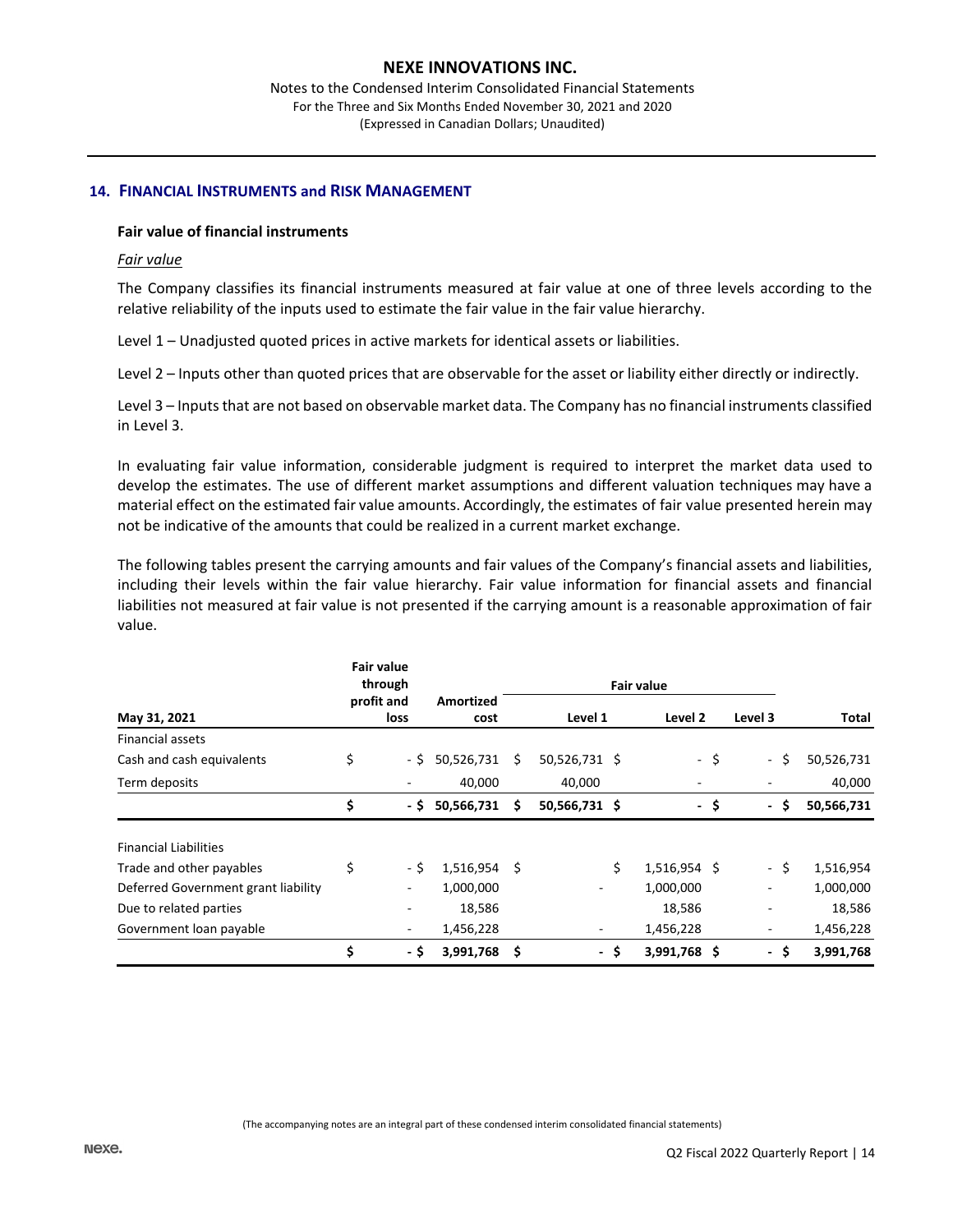## **14. Financial Instruments and Risk Management** (continued)

|                                        | <b>Fair value</b><br>through profit | Amortized     | <b>Fair Value</b> |               |         |            |
|----------------------------------------|-------------------------------------|---------------|-------------------|---------------|---------|------------|
| November 30, 2021                      | and loss                            | cost          | Level 1           | Level 2       | Level 3 | Total      |
| <b>Financial assets</b>                |                                     |               |                   |               |         |            |
| Cash and cash equivalents              | \$<br>- \$                          | 5,368,707 \$  | 5,368,707 \$      | -\$           | - \$    | 5,368,707  |
| Term deposits                          |                                     | 40,000        | 40,000            |               |         | 40,000     |
| <b>Investment in GICs</b>              | ٠                                   | 35,717,501    | ۰                 | 35,717,501    | ۰.      | 35,717,501 |
| Other receivables                      | ٠                                   | 49,865        |                   | 49,865        |         | 49,865     |
|                                        | \$<br>- \$                          | 41,176,073 \$ | 5,408,707 \$      | 35,767,366 \$ | - \$    | 41,176,073 |
| <b>Financial Liabilities</b>           |                                     |               |                   |               |         |            |
| Trade and other payables               |                                     | 1,029,651     |                   | 1,029,651     |         | 1,029,651  |
| Deferred Government grant<br>liability |                                     | 1,000,000     |                   | 1,000,000     |         | 1,000,000  |
| Due to related parties                 |                                     | 19,247        |                   | 19,247        |         | 19,247     |
| Government loan payable                | -                                   | 1,355,971     |                   | 1,355,971     | ۰.      | 1,355,971  |
|                                        | \$<br>- \$                          | 3,404,869 \$  | -\$               | 3,404,869 \$  | - \$    | 3,404,869  |

#### **Financial risk management**

The risks associated with financial instruments and the policies on how to mitigate these risks are set out below. Management monitors these exposures to ensure appropriate measures are implemented on a timely and effective manner.

## Credit risk

Credit risk is the risk of financial loss to the Company if a counterparty to a financial instrument fails to meet its contractual obligations. The Company's cash and cash equivalents, term deposits, and other receivables, and due from related parties are subject to credit risk for a maximum of the amount shown on the consolidated statements of financial position. The Company limits its exposure to credit risk on cash and cash equivalents by depositing only with reputable financial institutions and limits its exposure to credit risk on other receivables by only working with large and well-funded organizations. The carrying amount of financial assets represents the maximum credit exposure. Management believes that the Company is subject to minimal credit risk.

## Liquidity risk

Liquidity risk is the risk that the Company will not be able to meet its financial obligations as they fall due. The purpose of liquidity risk management is to maintain a sufficient amount of cash and cash equivalents to meet its liquidity requirements at any point in time. The Company uses cash to settle its financial obligations, as they become due, with trade payables coming due on standard commercial terms. The Company's objective is to have sufficient liquidity to meet its liabilities when due. The Company monitors its cash balances and cash flows generated from operations to meet its requirements.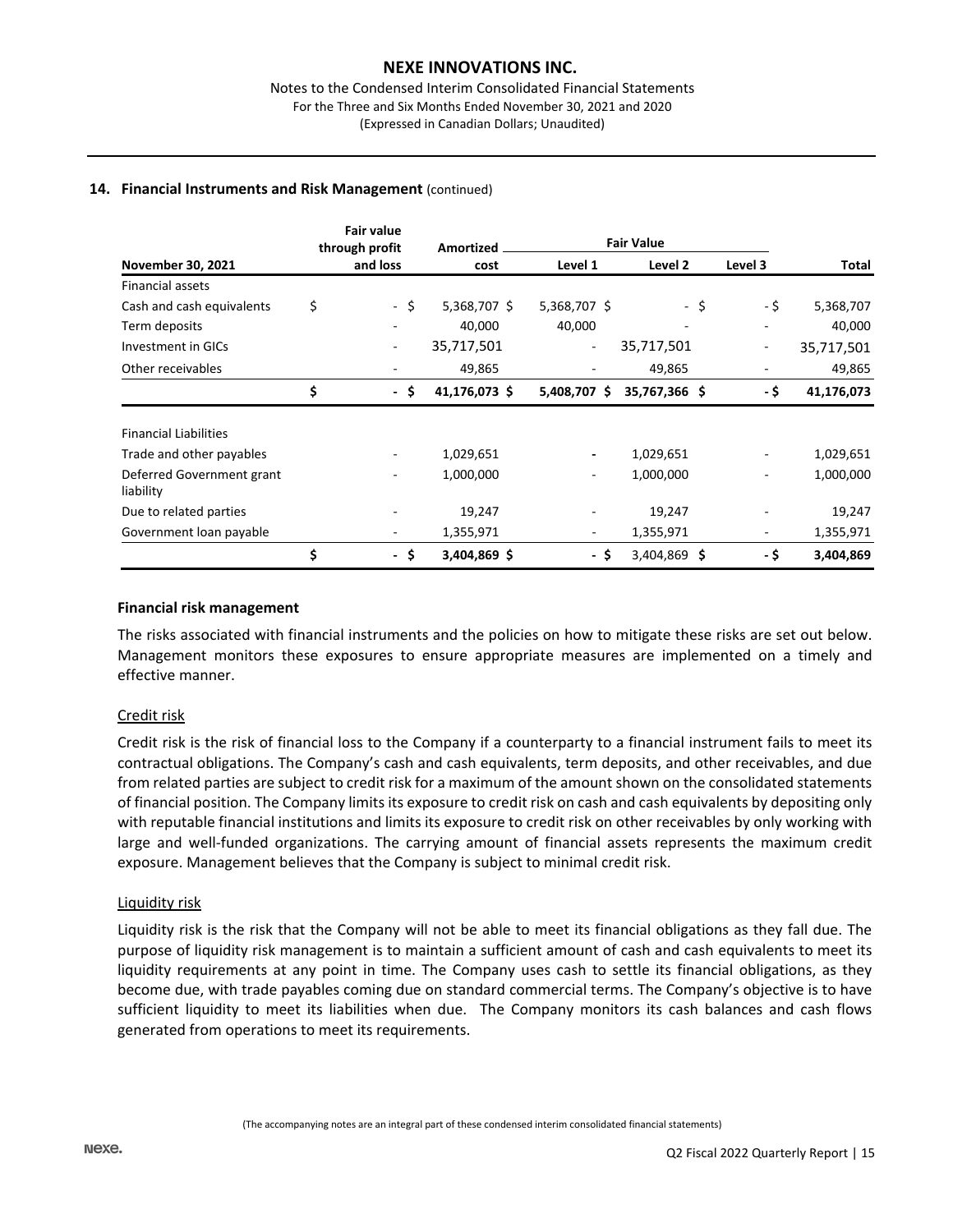# **14. Financial Instruments and Risk Management** (continued)

#### Interest rate risk

Interest rate risk is the risk that the fair value or the future cash flows of a financial instrument will fluctuate because of changes in market interest rates. The Company is only subject to interest rate risk on its cash and term deposits in the bank and there is unlikely to be a material impact on net income (loss) as the bank deposits are short term.

## Foreign Exchange Rate Risk

Foreign exchange risk is the risk that the Company's financial instruments will fluctuate in value as a result of movements in foreign exchange rates. The Company is not exposed to any significant foreign exchange rate risk.

## **15. CAPITAL RISK MANAGEMENT**

The Company's primary objective when managing capital is to maintain sufficient resources and raise funding to support current and long-term operating needs. The ability to continue as a going concern is essential to the Company's goal of providing returns to shareholders and other stakeholders. The capital structure of the Company consists of shareholders' equity. The Company manages its capital structure, and makes adjustments, based on the level of funds available to the Company to manage its operations and in light of economic conditions. The Company balances its overall capital through new share issuances or by undertaking other activities as deemed appropriate in the circumstances. The Company is not subject to externally imposed capital requirements. There have been no significant changes in the Company's approach to capital management during the year. These objectives and strategies are reviewed on a continuous basis.

## **16. COMMITMENTS**

The Company has committed to procuring manufacturing and production equipment that totaled €6,902,690, US\$3,104,385, and \$1,765,194, respectively, of which payments of €2,138,076, US\$638,855, and \$457,211, respectively, were made, with the remaining balances owed of €4,764,614, US\$2,465,530, and \$1,307,983, respectively, totaling approximately \$11.3 million as at November 30, 2021. Some equipment was delivered in calendar Q4 2021 and the remaining equipment is expected to be delivered in the next 24 months. The bulk of the equipment (coffee capsule dosing and sealing machines) is from a European manufacturer and the Company is working towards an exclusive agreement for long-lead equipment with expected delivery over the next 24 months.

Subsequent to November 30, 2021, the Company committed to purchasing a base packaging machine and dosing system for US\$334,260, 135-ton Advantage Cooling Tower system for US\$73,030, Advantage Sentra water temperature controllers for US\$50,400, Whisper loaders for US\$16,998, Ford explorer truck for \$63,718, and two forklifts for \$61,599. Subsequent to November 30, 2021, the Company made payments of US\$613,560 and \$63,718. As of January 27, 2022 company had a total outstanding balance of approximately \$10.8 million related to all of their commitments.